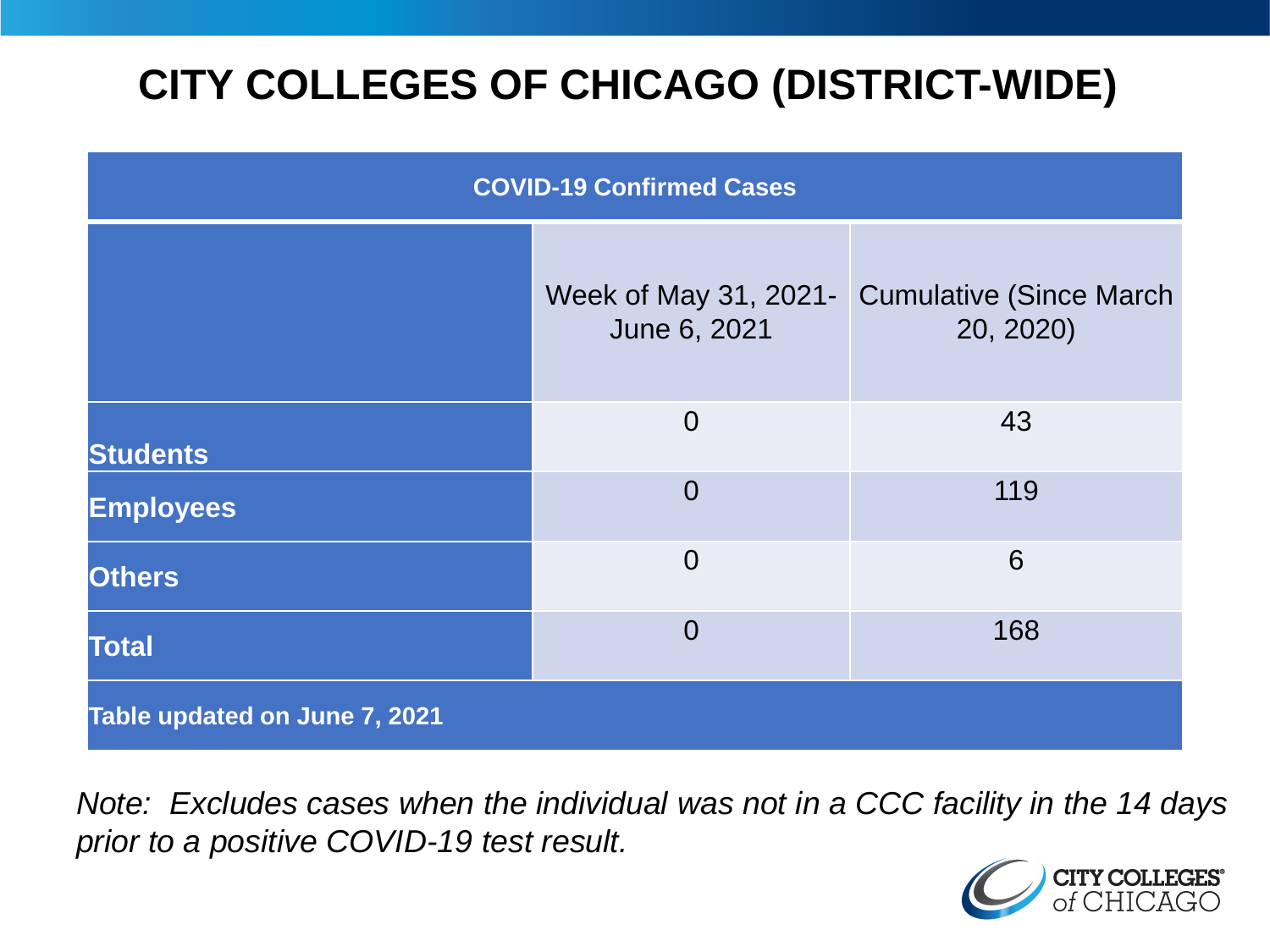### **DALEY COLLEGE**

| <b>COVID-19 Confirmed Cases</b> |                |                                                            |
|---------------------------------|----------------|------------------------------------------------------------|
|                                 | June 6, 2021   | Week of May 31, 2021- Cumulative (Since March<br>20, 2020) |
| <b>Students</b>                 | $\overline{0}$ | $\overline{0}$                                             |
| <b>Employees</b>                | $\Omega$       | 16                                                         |
| <b>Others</b>                   | $\overline{0}$ | $\overline{0}$                                             |
| <b>Total</b>                    | $\overline{0}$ | 16                                                         |
| Table updated on June 7, 2021   |                |                                                            |

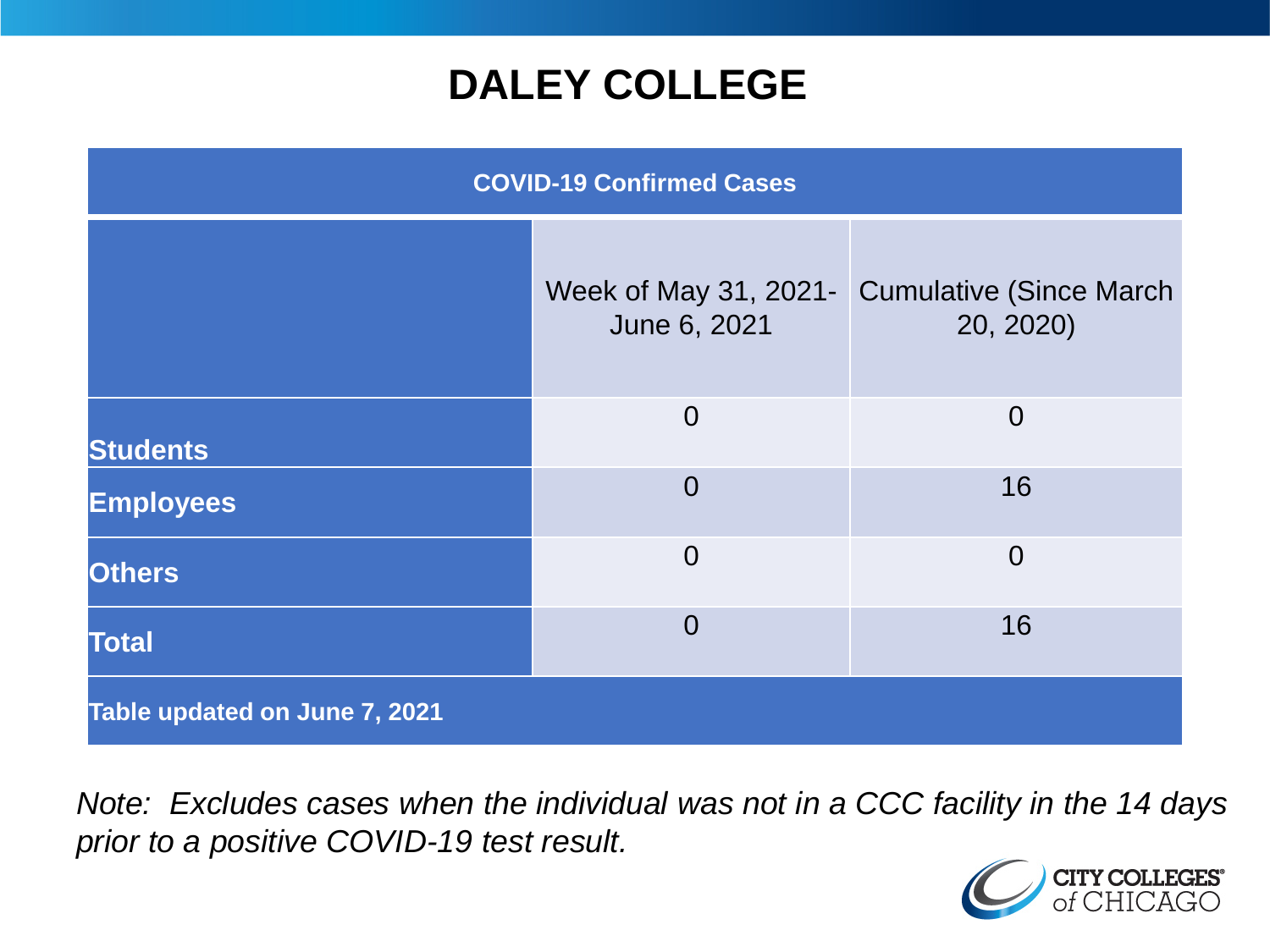### **HAROLD WASHINGTON COLLEGE**

| <b>COVID-19 Confirmed Cases</b> |                                       |                                              |
|---------------------------------|---------------------------------------|----------------------------------------------|
|                                 | Week of May 31, 2021-<br>June 6, 2021 | <b>Cumulative (Since March)</b><br>20, 2020) |
| <b>Students</b>                 | $\overline{0}$                        | 8                                            |
| <b>Employees</b>                | $\Omega$                              | 11                                           |
| <b>Others</b>                   | $\overline{0}$                        | $\overline{2}$                               |
| <b>Total</b>                    | $\Omega$                              | 21                                           |
| Table updated on June 7, 2021   |                                       |                                              |

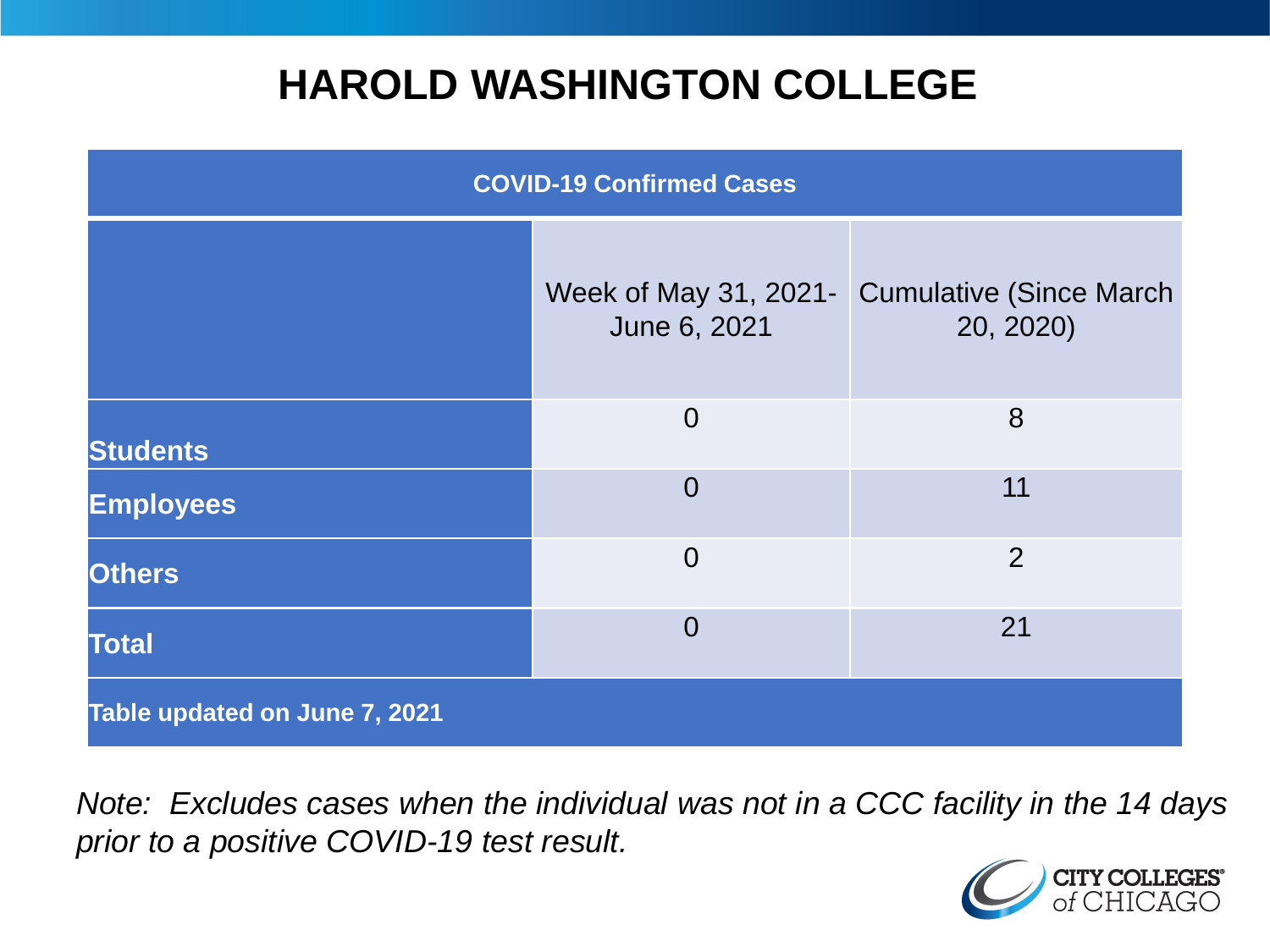### **KENNEDY-KING COLLEGE**

| <b>COVID-19 Confirmed Cases</b> |                                       |                                             |
|---------------------------------|---------------------------------------|---------------------------------------------|
|                                 | Week of May 31, 2021-<br>June 6, 2021 | <b>Cumulative (Since March</b><br>20, 2020) |
| <b>Students</b>                 | $\overline{0}$                        | 7                                           |
| <b>Employees</b>                | $\overline{0}$                        | 17                                          |
| <b>Others</b>                   | $\overline{0}$                        | 1                                           |
| <b>Total</b>                    | $\overline{0}$                        | 25                                          |
| Table updated on June 7, 2021   |                                       |                                             |

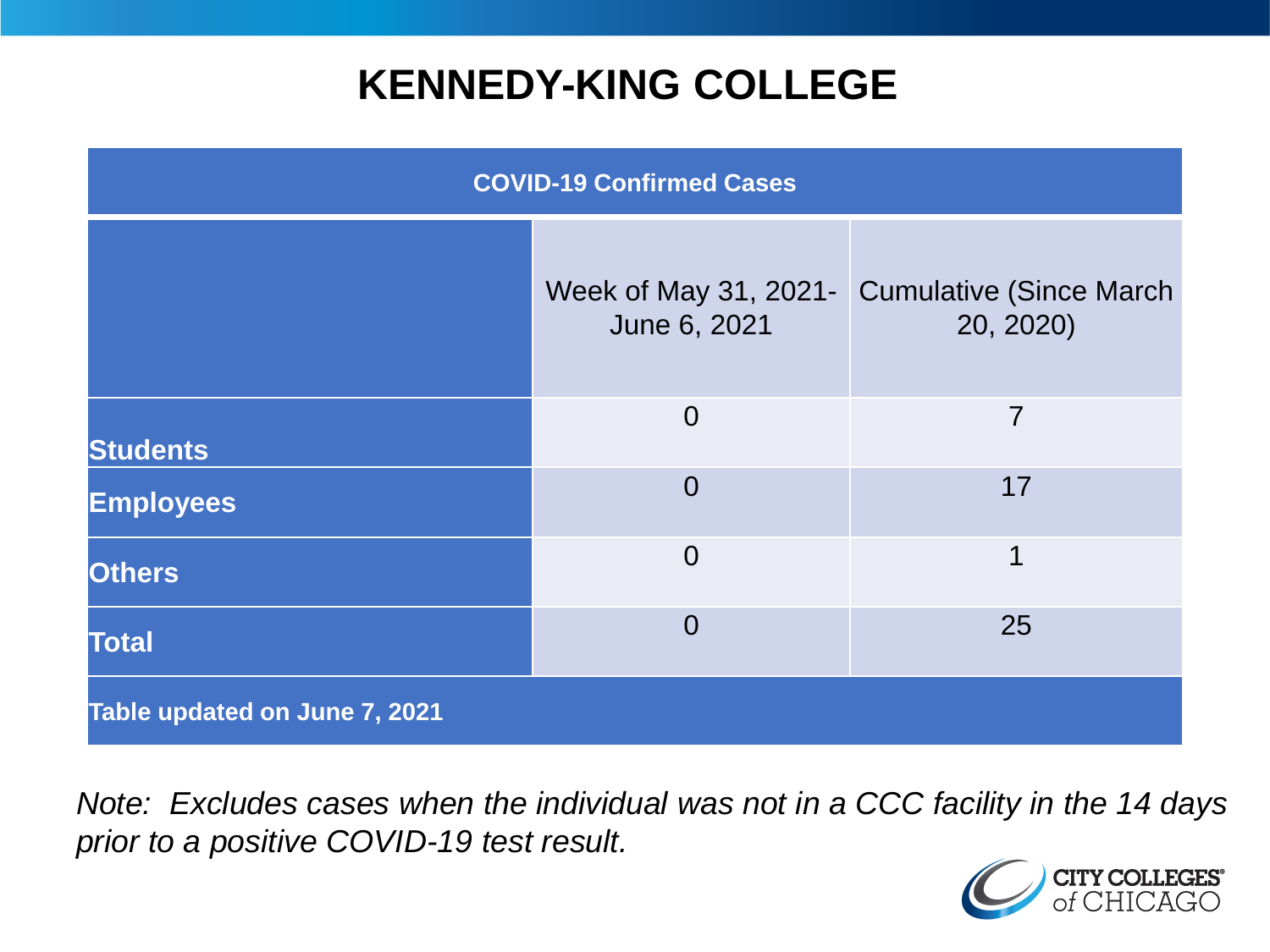## **MALCOLM X COLLEGE**

| <b>COVID-19 Confirmed Cases</b> |                |                                                            |
|---------------------------------|----------------|------------------------------------------------------------|
|                                 | June 6, 2021   | Week of May 31, 2021- Cumulative (Since March<br>20, 2020) |
| <b>Students</b>                 | $\overline{0}$ | 20                                                         |
| <b>Employees</b>                | $\Omega$       | 24                                                         |
| <b>Others</b>                   | $\overline{0}$ | 1                                                          |
| <b>Total</b>                    | $\overline{0}$ | 45                                                         |
| Table updated on June 7, 2021   |                |                                                            |

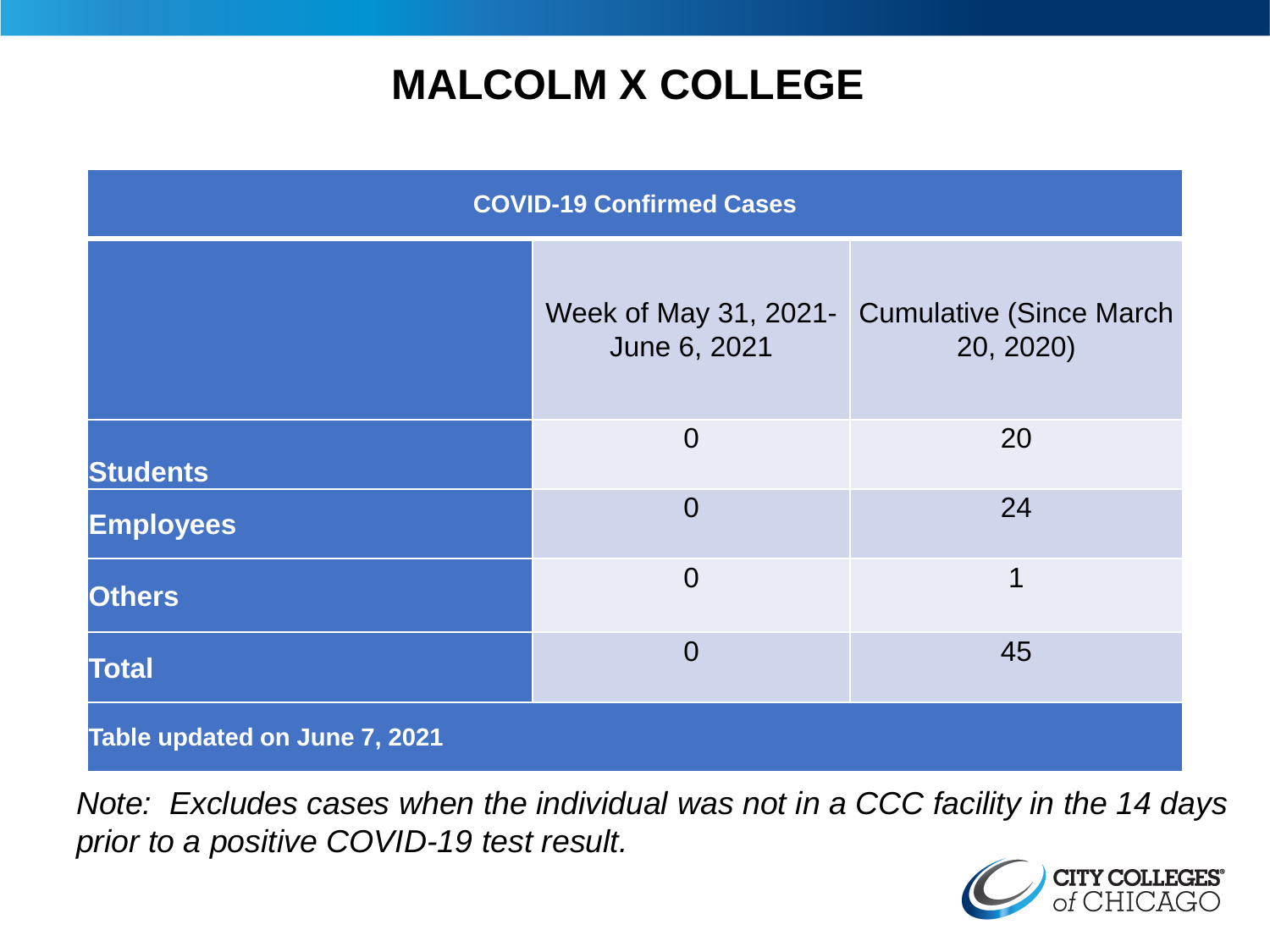# **OLIVE-HARVEY COLLEGE**

| <b>COVID-19 Confirmed Cases</b> |                                       |                                              |
|---------------------------------|---------------------------------------|----------------------------------------------|
|                                 | Week of May 31, 2021-<br>June 6, 2021 | <b>Cumulative (Since March)</b><br>20, 2020) |
| <b>Students</b>                 | $\overline{0}$                        | 2                                            |
| <b>Employees</b>                | $\Omega$                              | 20                                           |
| <b>Others</b>                   | $\overline{0}$                        | $\overline{0}$                               |
| <b>Total</b>                    | $\overline{0}$                        | 22                                           |
| Table updated on June 7, 2021   |                                       |                                              |

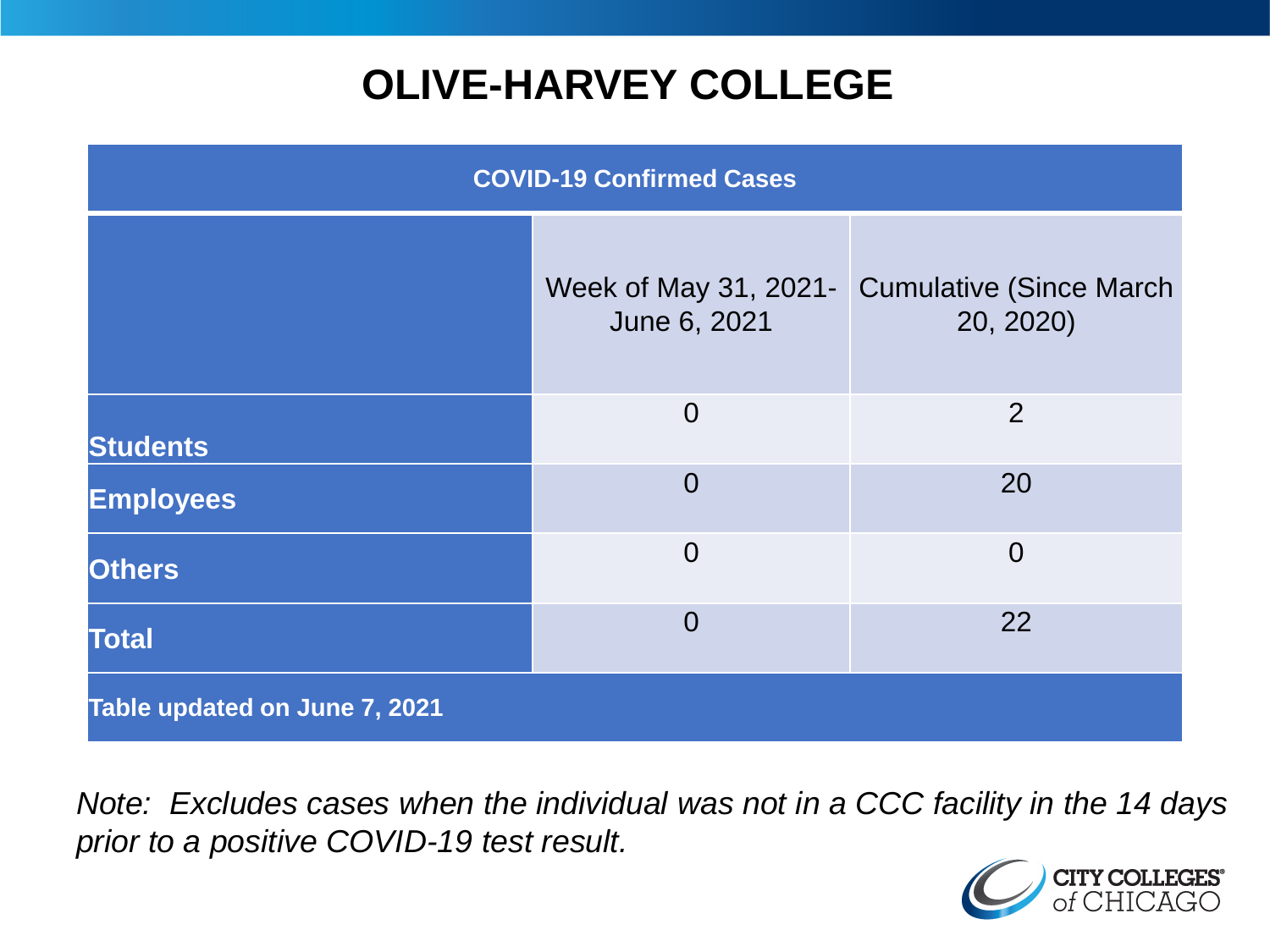### **TRUMAN COLLEGE**

| <b>COVID-19 Confirmed Cases</b> |                                       |                                              |
|---------------------------------|---------------------------------------|----------------------------------------------|
|                                 | Week of May 31, 2021-<br>June 6, 2021 | <b>Cumulative (Since March)</b><br>20, 2020) |
| <b>Students</b>                 | $\overline{0}$                        | 5                                            |
| <b>Employees</b>                | $\overline{0}$                        | 18                                           |
| <b>Others</b>                   | $\overline{0}$                        | $\overline{0}$                               |
| <b>Total</b>                    | $\overline{0}$                        | 23                                           |
| Table updated on June 7, 2021   |                                       |                                              |

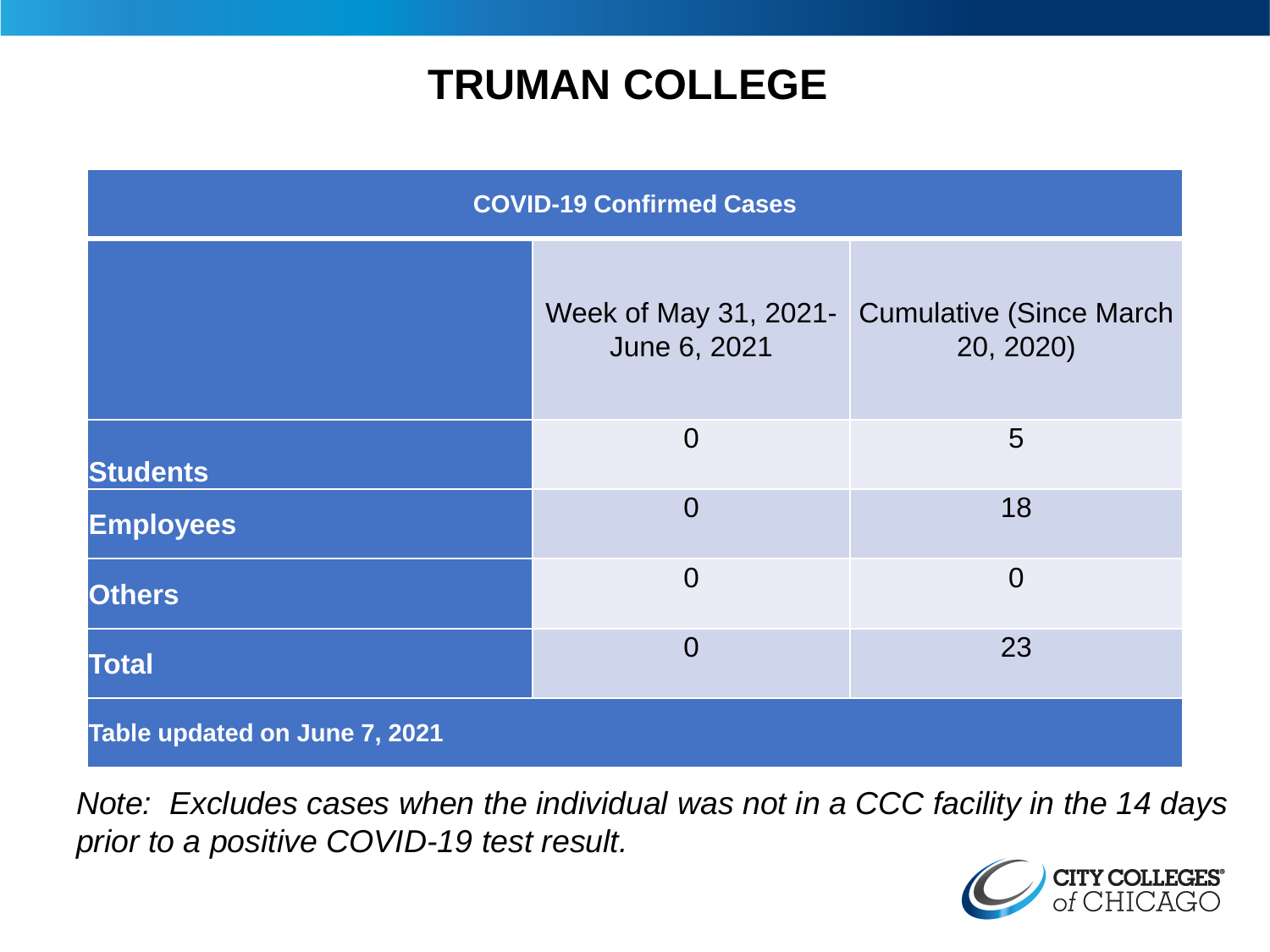### **WRIGHT COLLEGE**

| <b>COVID-19 Confirmed Cases</b> |                                       |                                              |
|---------------------------------|---------------------------------------|----------------------------------------------|
|                                 | Week of May 31, 2021-<br>June 6, 2021 | <b>Cumulative (Since March)</b><br>20, 2020) |
| <b>Students</b>                 | $\overline{0}$                        | 1                                            |
| <b>Employees</b>                | $\overline{0}$                        | 13                                           |
| <b>Others</b>                   | $\overline{0}$                        | $\overline{0}$                               |
| <b>Total</b>                    | $\Omega$                              | 14                                           |
| Table updated on June 7, 2021   |                                       |                                              |